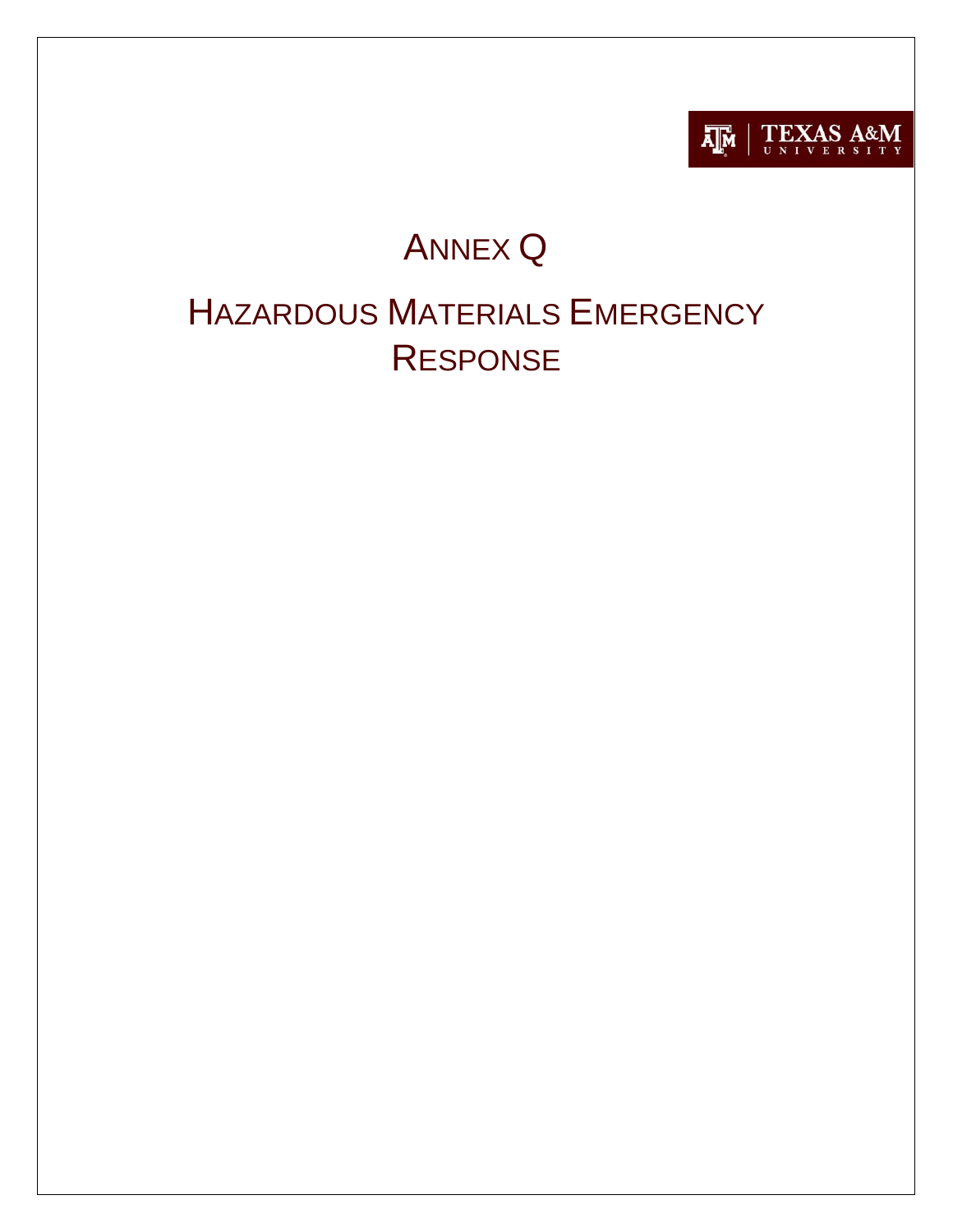## <span id="page-1-0"></span>**PROMULGATION STATEMENT**

Annex Q: Hazardous Materials Emergency Response, and contents within, is a guide to how the University conducts a response specific to a hazardous materials incident. The Annex is written in support of the Texas A&M University (TAMU) Emergency Operations Plan (EOP) and shall be considered an interactive support document to the EOP.

### <span id="page-1-1"></span>**APPROVAL AND IMPLEMENTATION**

The University's Associate Vice President for Safety and Security shall be responsible for annex oversight and coordination with applicable stakeholders. The annex is flexible in that part of the plan, or the entire plan, may be activated based on the specific emergency and decision by University executive management.

This Annex and its supporting contents, are hereby approved, supersede all previous editions, and are effective immediately upon the signing of signature authorities noted below.

Approved:  $\Box$ 

Christopher M. Meyer, Associate Vice President Office of Safety and Security Texas A&M University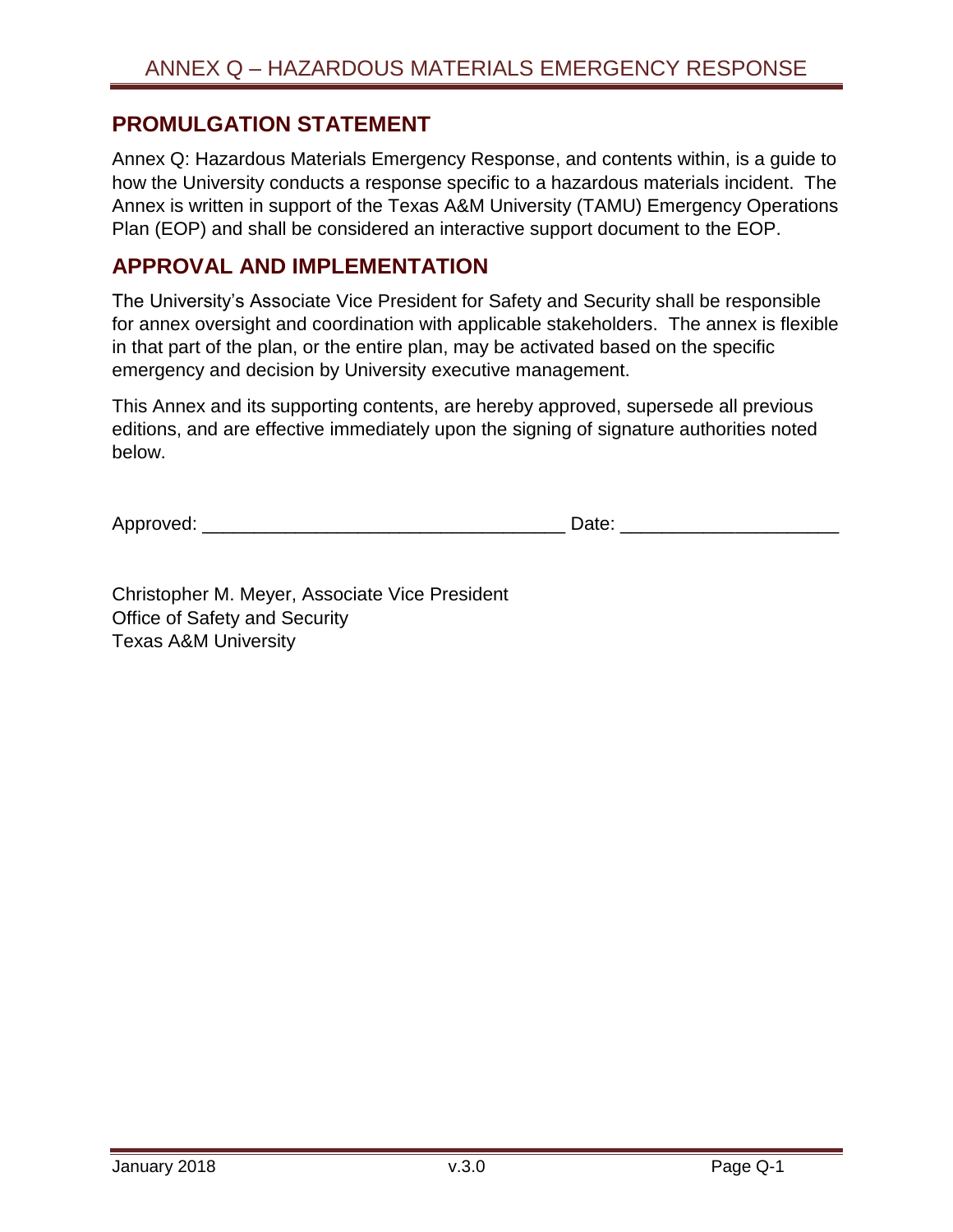# <span id="page-2-0"></span>**TABLE OF CONTENTS**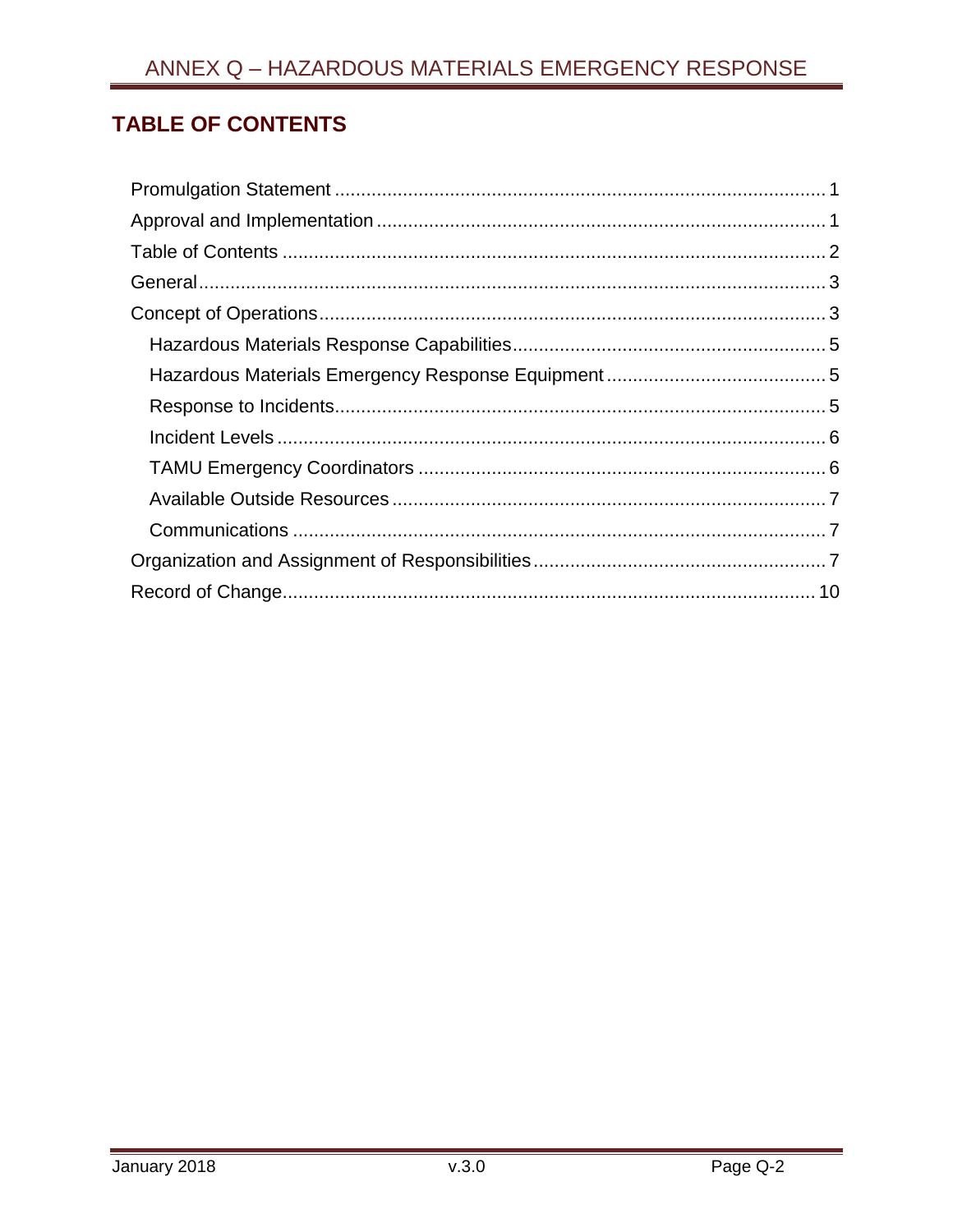This Annex outlines additional operational concepts and procedures specific to Texas A&M University as necessary to implement Annex Q: Hazardous Materials & Oil Spill Response of the Brazos County Interjurisdictional Emergency Management Plan regarding hazardous materials emergencies that occur on or adjacent to the Texas A&M campus.

# <span id="page-3-0"></span>**GENERAL**

Hazardous materials are stored and used in nearly all facilities and areas across campus including, but not limited to, laboratories, stockrooms, shops, custodial operations, utility plants, pipelines, tanks and automobiles. Although no major hazardous chemical truck routes have been identified near main campus, Harvey Mitchell Parkway (FM 2818) is frequently used by hazardous material transporters. In addition, a railroad bisects campus which is used routinely to transports hazardous cargo. As a result, incidents involving hazardous material may occur anywhere on or near the Texas A&M campus.

The Texas A&M Environmental Health and Safety department (EHS) staffs, equips and trains an on-call response team for hazardous materials. This team is available to respond to hazardous material incidents on campus at any time and, in situations requiring the College Station Fire Department (CSFD) hazmat team, works with CSFD to address the incident. In addition, the TAMU response team is available under mutual aid to local jurisdictions with response to off campus incidents when requested.

# <span id="page-3-1"></span>**CONCEPT OF OPERATIONS**

Environmental Health and Safety has identified facilities and operations that contain or transport hazardous materials that pose an elevated risk for hazardous materials related emergencies. This data is compiled and maintained current from several sources including, but not limited to, routine campus inspections, licensing/permitting activities, process knowledge, external (to TAMU) reports, and annual chemical inventories and reports as required by the Community Right to Know Act. The pre-incident identification of chemicals and facilities that could pose the higher risk to campus populations, surrounding populations, the environment or campus facilities are critical to assessing and mitigating risks, preparing for possible incidents, responding effectively and recovering in a timely fashion to any incident involving hazardous materials.

Hazardous materials and associated operations are typically divided into one of three categories:

- Hazardous Chemicals
	- o Pre-identified risks include facilities such as chemical stockrooms, laboratories, shops, industrial processes, storage facilities, waste facilities, water purification facilities, cryogenic storage and dispensing facilities, fueling facilities, explosives storage facilities, facilities using large volumes of refrigerants, pipelines, and transportation routes (highways and the railroad).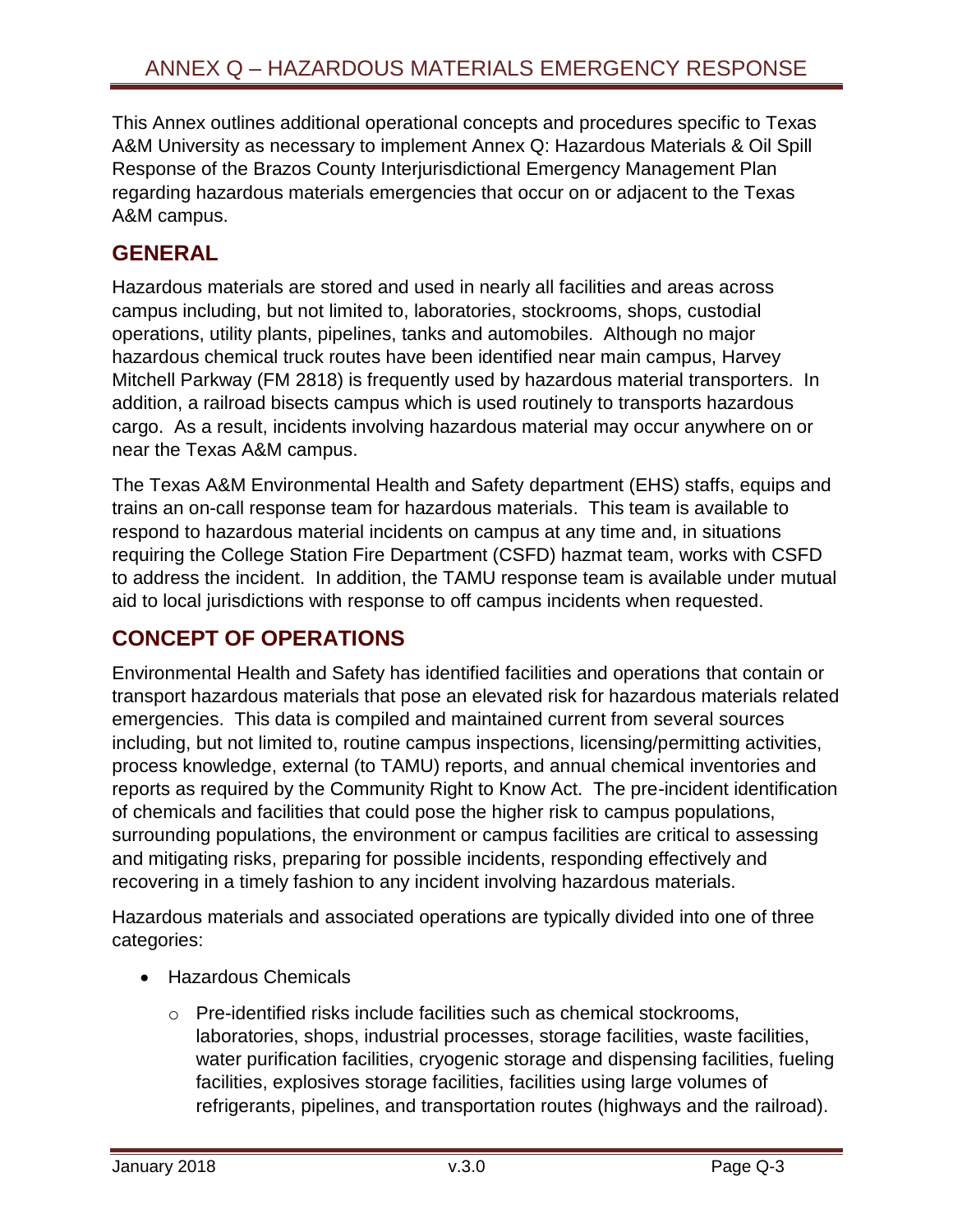- $\circ$  If emergency conditions exist, i.e., if personal safety is at risk or if environmental release is likely to occur sooner than EHS can arrive, emergency services can be summoned from CSFD by calling 911.
- o TAMU EHS is available for response 24/7 by calling (979) 862-1111.
- o On-duty personnel will organize a response as deemed appropriate to the reported circumstances. Responses that occur after the normal business day may be delayed up to 30 minutes for EHS personnel to arrive at the incident location, as responders may be arriving from their homes.
- o Hazmat response equipment is available to EHS in a stocked response trailer that is maintained by the response team.
- Radioactive Materials
	- o Pre-identified risks include laboratories that use radioactive materials, the radioactive waste storage building and certain facilities that house nuclear reactors, particle accelerators or nuclear medicine operations.
	- $\circ$  If emergency conditions exist, i.e., if personal safety is at risk or if environmental release is likely to occur sooner than EHS can arrive, emergency services can be summoned from CSFD by calling 911.
	- o TAMU EHS radiation safety staff is available for response 24/7 by calling (979) 862-1111.
	- o On-duty personnel will organize a response as deemed appropriate with described circumstances. Responses may take up to 30 minutes for EHS personnel to arrive.
	- o A variety of radiation detection instruments and hazmat response equipment is available to the responders.
- Biological/Infectious Agents
	- o Pre-identified risks include facilities such as laboratories that use or store biological agents or toxins at Biosafety Level 2 or Biosafety Level 3 or incidents that threaten the normal operation or security of such facilities and spills that involve human body fluids.
	- $\circ$  If emergency conditions exist, i.e., if personal safety is at risk or if environmental release is likely to occur sooner than Biosafety personnel can arrive, emergency services can be summoned from CSFD by calling 911.
	- o University assistance may be summoned 24/7 by contacting: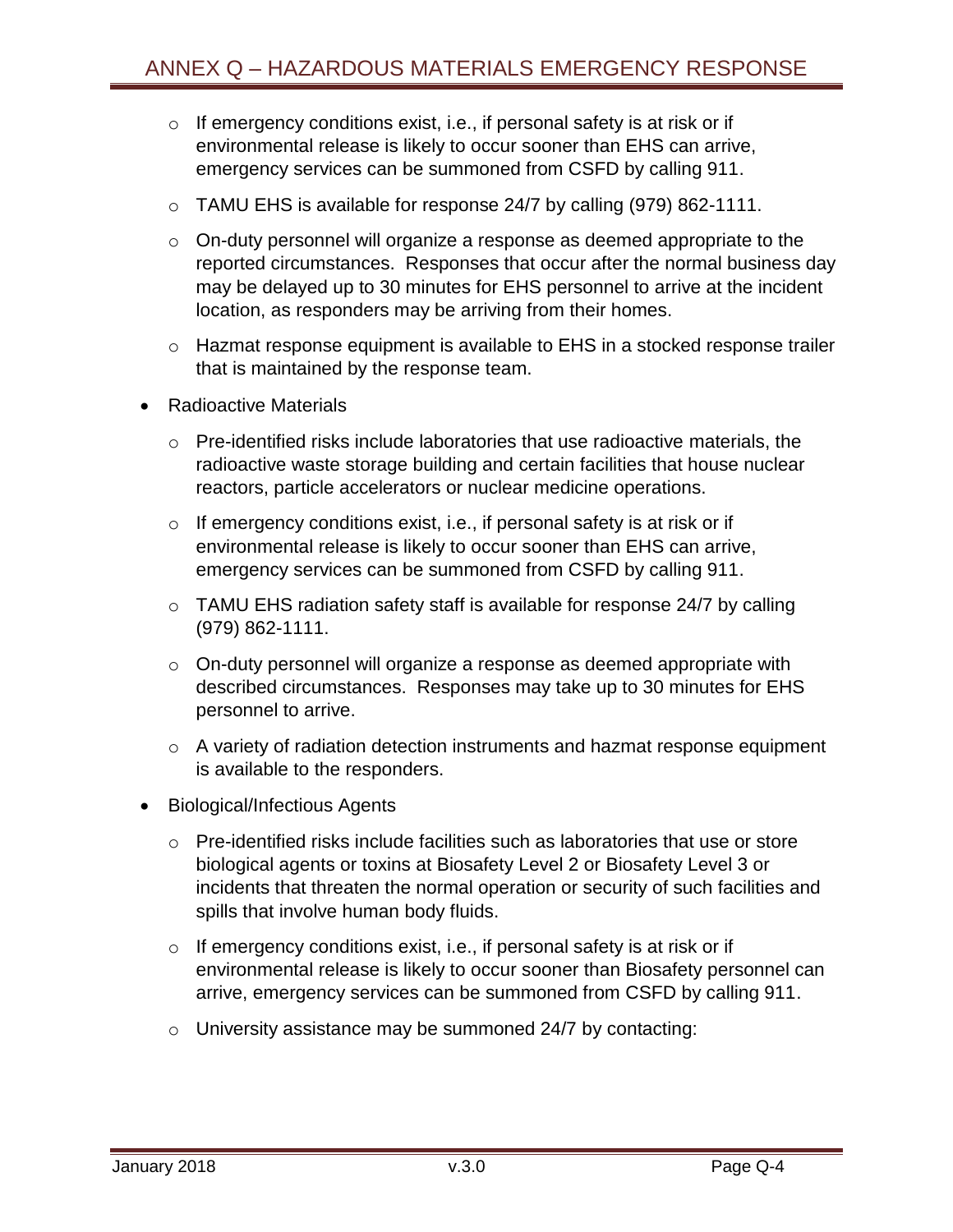- TAMU Office of Biosafety Facilities Services Communications Center at (979) 845-4311 and ask to speak with a biosafety officer. (lead for incidents involving BSL2 or BSL3 laboratories)
- TAMU EHS (979) 862-1111 (lead for large blood spills)
- TAMU Facilities Communication Center (979) 845-4311
- University Police  $-$  (979) 845-2345.
- $\circ$  On-duty personnel will organize a response as deemed appropriate with described circumstances. Responses may take up to 30 minutes for Office of Biosafety or EHS personnel to arrive.
- o Appropriate spill response equipment is available to the responders.

## <span id="page-5-0"></span>Hazardous Materials Response Capabilities

All TAMU responders from Environmental Health and Safety, University Police and Emergency Medical Services have at least a First Responder HazMat Awareness level of training. All members of the EHS on-call team are at a minimum trained to Hazardous Materials Technician level.

Monitoring equipment is available to both EHS and CSFD for monitoring hazards in air and liquids and assessing radiation hazards.

Plume modeling capabilities for airborne hazards is available from CSFD.

#### <span id="page-5-1"></span>Hazardous Materials Emergency Response Equipment

Hazardous material emergency response equipment is maintained stocked and ready for deployment by EHS. Inventory and maintenance of the equipment is accomplished through periodic training and preparation duties of the team.

#### <span id="page-5-2"></span>Response to Incidents

Small incidents that can be handled by TAMU EHS without assistance from CSFD typically still require response from UPD. Larger incidents or those received via a 911 call will typically result in an automatic response from CSFD, as well as EHS and UPD.

Upon arrival of multiple response agencies, Incident Command should shift to the Unified Command model. Communications will use a common channel in the Brazos Valley Wide Area Communication System's interoperable radio system.

An Incident Action Plan (IAP) should be developed for any significant hazardous material emergency response, particularly those that trigger one or more of the following:

- Large scale environmental releases
- Potential for public exposures that cause consideration of issuing evacuation or shelter in place orders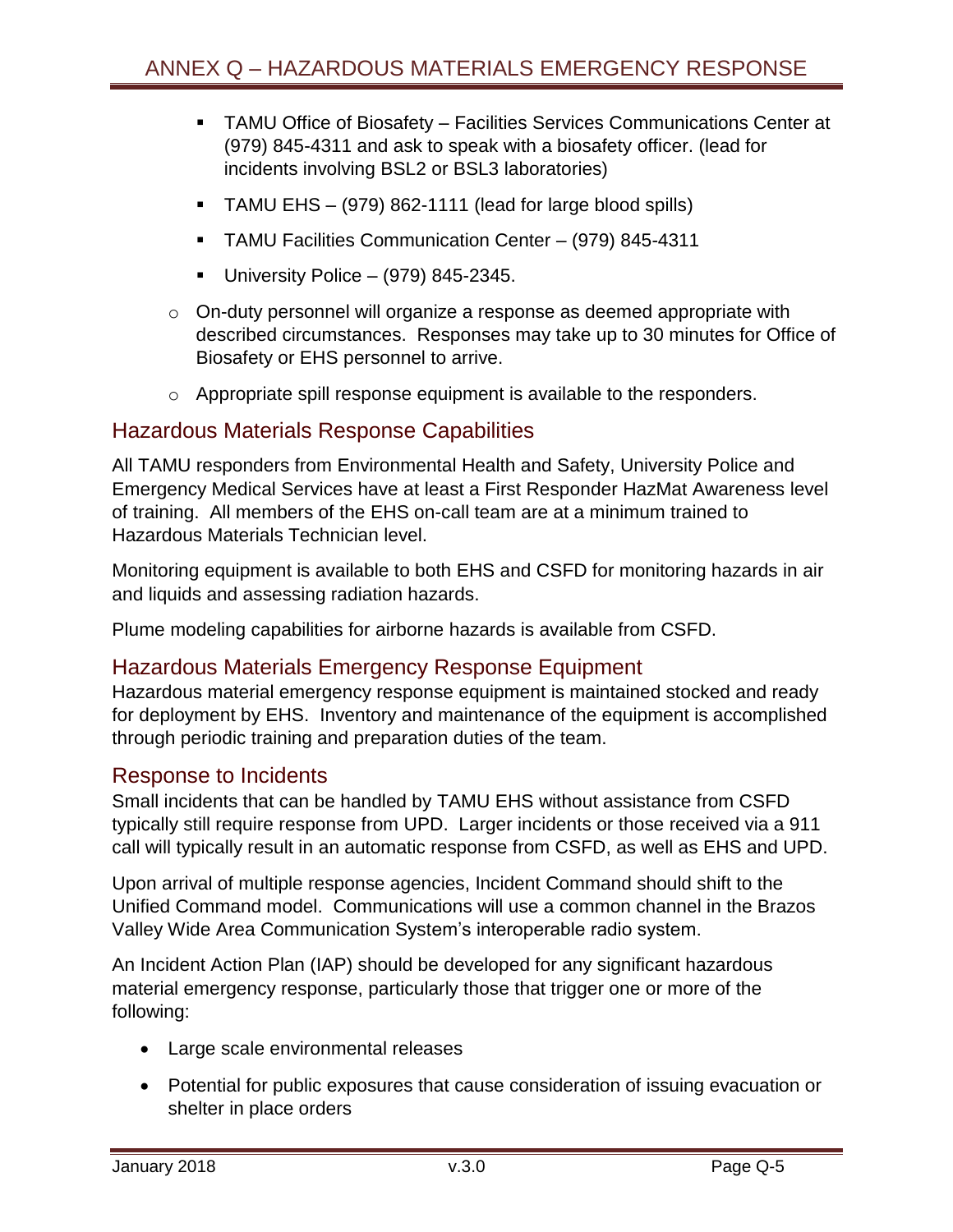- Responder use of SCBA equipment in response or cleanup
- Medium or long-term closure of a facility or significant portion of a facility, i.e., more than eight hours, particularly when accompanied by a multi-agency response (e.g., CSFD and TAMU)
- Other conditions as deemed appropriate by the Incident Commander

#### <span id="page-6-0"></span>Incident Levels

Texas A&M responders will conform to the incident classification system as identified in Annex Q of the Brazos County Interjurisdictional Emergency Management Plan:

- Level III Incident. Limited in scope and effects; limited area; evacuation of only the effected work area; University-wide warning not necessary for safety of the University Community.
- Level II Emergency. Larger in scope and effects; may involve a large area and/or impact critical facilities; likely to impact a large number of people on campus; likely to require multi-agency response and extended (in time) response or cleanup; likely to require emergency messaging to campus.
- Level I Disaster. Large scale emergency likely to result in significant casualties and/or large scale damage to facilities and is beyond the combined capabilities of TAMU and CSFD to handle with available resources; may require evacuation and sheltering; will require emergency messaging to the university community and ongoing communication regarding response and recovery.

## <span id="page-6-1"></span>TAMU Emergency Coordinators

Emergency coordinators are assigned by EHS and work with a team of specialists from within EHS to respond appropriately to reported incidents. Emergency coordinators may or may not respond to the incident scene depending upon the severity of the incident and the needs of team members. Emergency coordinators will:

- Assess reports and data reported from others including EHS responders and coordinate an appropriate response.
- Determine objectives for the incident
- Establish an appropriate organization for response and/or mobilize resources in support of the response
- Determine when to escalate response with support and secondary responders
- Coordinate response until able to transfer control of the response effort to the onscene responders (transfer of command), if appropriate.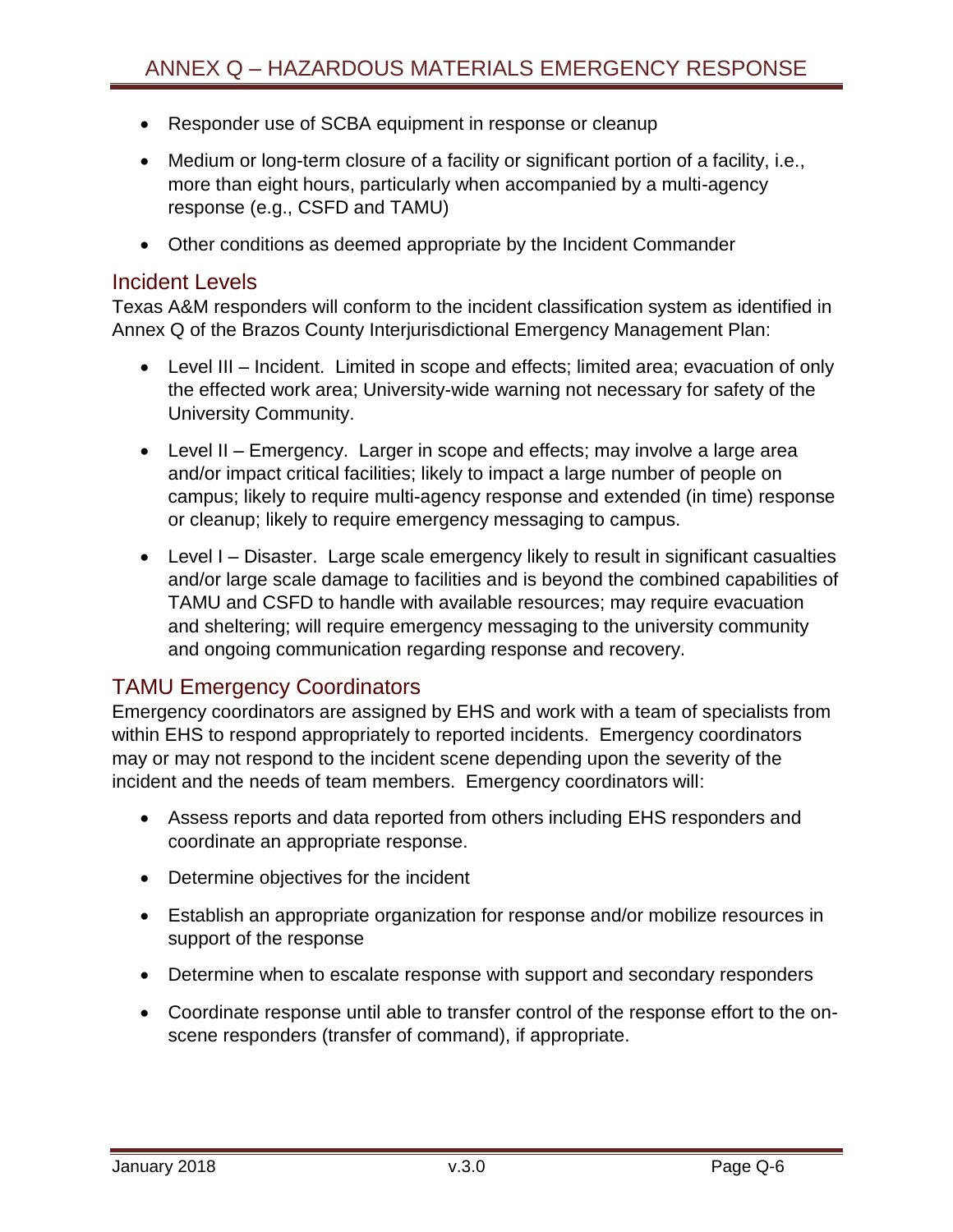Ensure initial notification to the Texas Commission on Environmental Quality (TCEQ) and/or National Response Center (NRC) of reportable or potentially reportable spills as soon as possible and within 24 hours of discovery.

## <span id="page-7-0"></span>Available Outside Resources

In addition to the resources of Texas A&M University and the College Station Fire and Police Departments, numerous additional resources are available through the Community Emergency Operations Center (CEOC) and the Disaster District Committee (DDC) chaired by the Lieutenant in the Bryan Office of the Texas Department of Public Safety. Examples of resources for hazardous materials emergencies that are available for quick response include:

- Bryan Fire and Police Departments
- Texas Engineering Extension Service and Texas Task Force 1 (local)
- 6<sup>th</sup> Civil Defense response unit (Austin)
- Texas Department of State Health Services, Radiation Control Program (Austin)
- Union Pacific Railroad (Spring)

#### <span id="page-7-1"></span>**Communications**

TAMU EHS responders may be reached by dialing (979) 862-1111.

TAMU UPD may be reached by dialing (979) 845-2345.

TAMU Facilities Services Communication Center may be reached by dialing (979) 845- 4311.

Emergency services may be summoned by dialing 911.

Emergency responders shall use available communication equipment and protocols as identified in Annex B: Communications.

At first available opportunity, emergency conditions and status should be communicated to appropriate and affected university administration.

Warnings to affected campus groups and/or to the entire campus community should be considered if an ongoing disruption or an ongoing threat persists. Refer to Annex A: Warning, for more information.

# <span id="page-7-2"></span>**ORGANIZATION AND ASSIGNMENT OF RESPONSIBILITIES**

Environmental Health and Safety

- Staffing, equipping and training an on-call response team
- Organizing and maintaining 24/7 on duty personnel for response to hazardous materials emergencies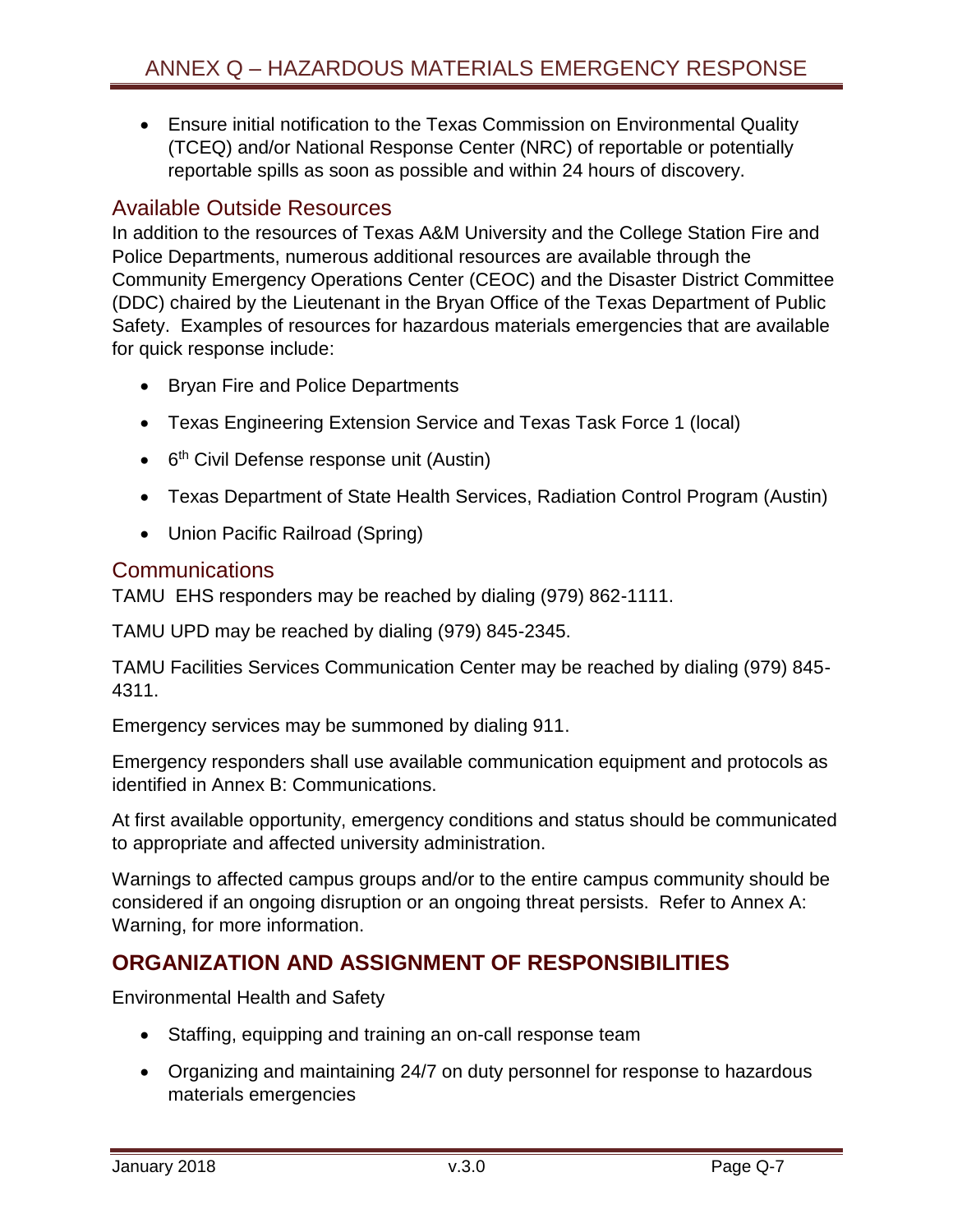- Maintaining a working relationship with the College Station Fire Department HazMat Team through joint training and response
- Maintaining radiological safety expertise and sustaining response readiness with training and equipment
- Regulatory reporting as required by the Texas Commission on Environmental Quality or the US Environmental Protection Agency or other appropriate agency for chemical or petroleum product spills

The TAMU Office of Biosafety

- Ensuring appropriate emergency plans are established and maintained by BioSafety Level 3 laboratories.
- Training and equipping staff to assist emergency responders in biosafety-related incidents.
- Regulatory reporting as required by the Texas Department of State Health Services, Centers for Disease Control or other appropriate agency for incidents related to biological agents or toxins.

University Police Department

- Staffing, equipping and training police personnel for hazardous materials emergency to enhance first responder capabilities and promote safety of both officers and the public
- Securing facilities or areas, as appropriate, during and after hazardous material incidents for the primary purpose of ensuring public safety
- Investigating possible criminal acts associated with hazardous material emergencies
- Launching appropriate warnings to impacted campus population as per Annex A: Warning

University Emergency Medical Services

- Responding to on-campus emergencies where medical services are needed
- Coordinating with CSFD for triage, treatment and transport of non-contaminated or de-contaminated victims

Transportation Services

• Providing evacuation assistance as directed by UPD, CSFD or the Community Emergency Operations Center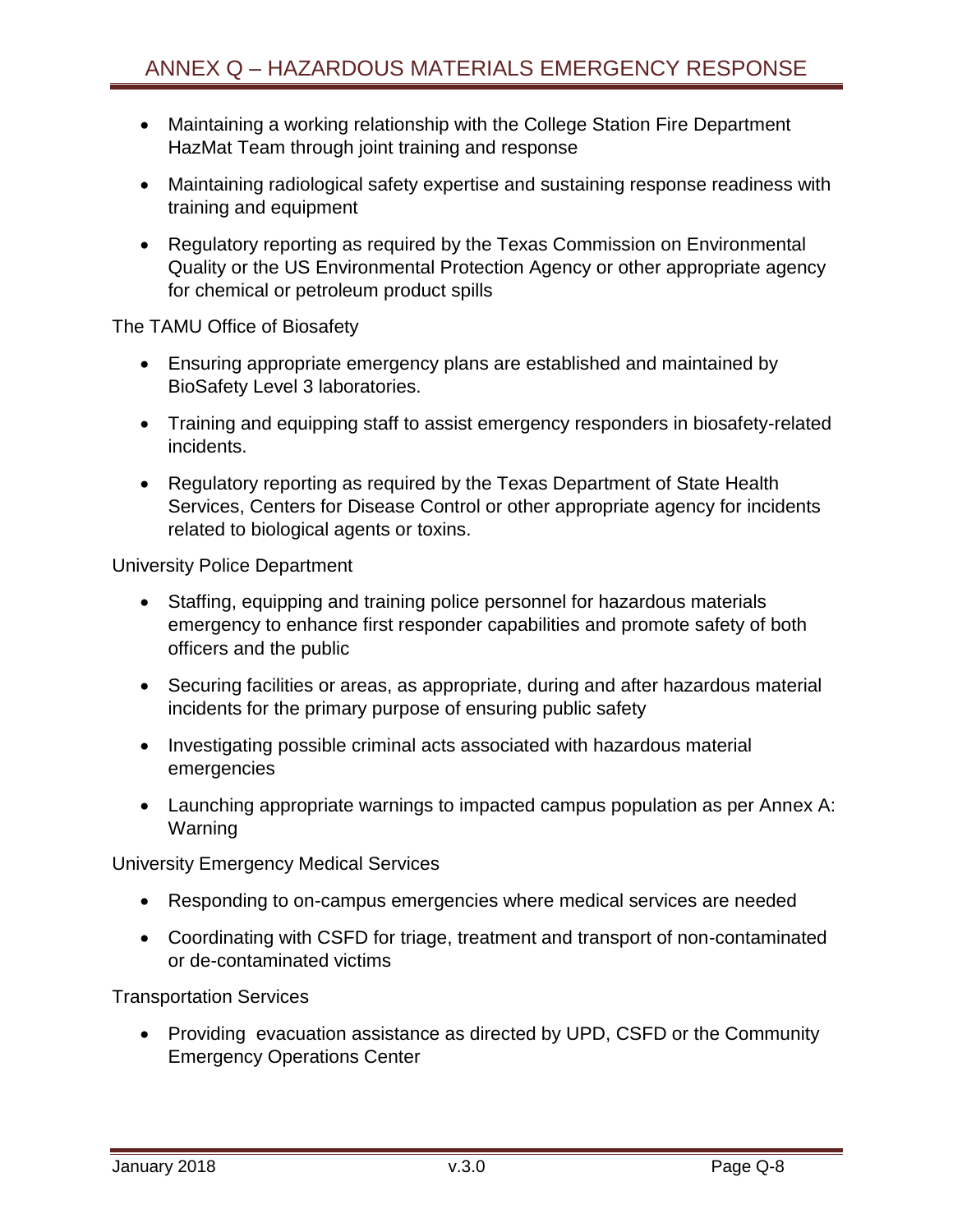Marketing and Communications

- Providing communications professionals to incident command or to the Community Emergency Operations Center, as needed, to support public information efforts
- Assisting with relaying appropriate additional information from the emergency response organization to the public, especially following Code Maroon messages.

College Station Fire Department

 Providing hazardous materials response and support as described in the Brazos County Interjurisdictional Emergency Management Plan.